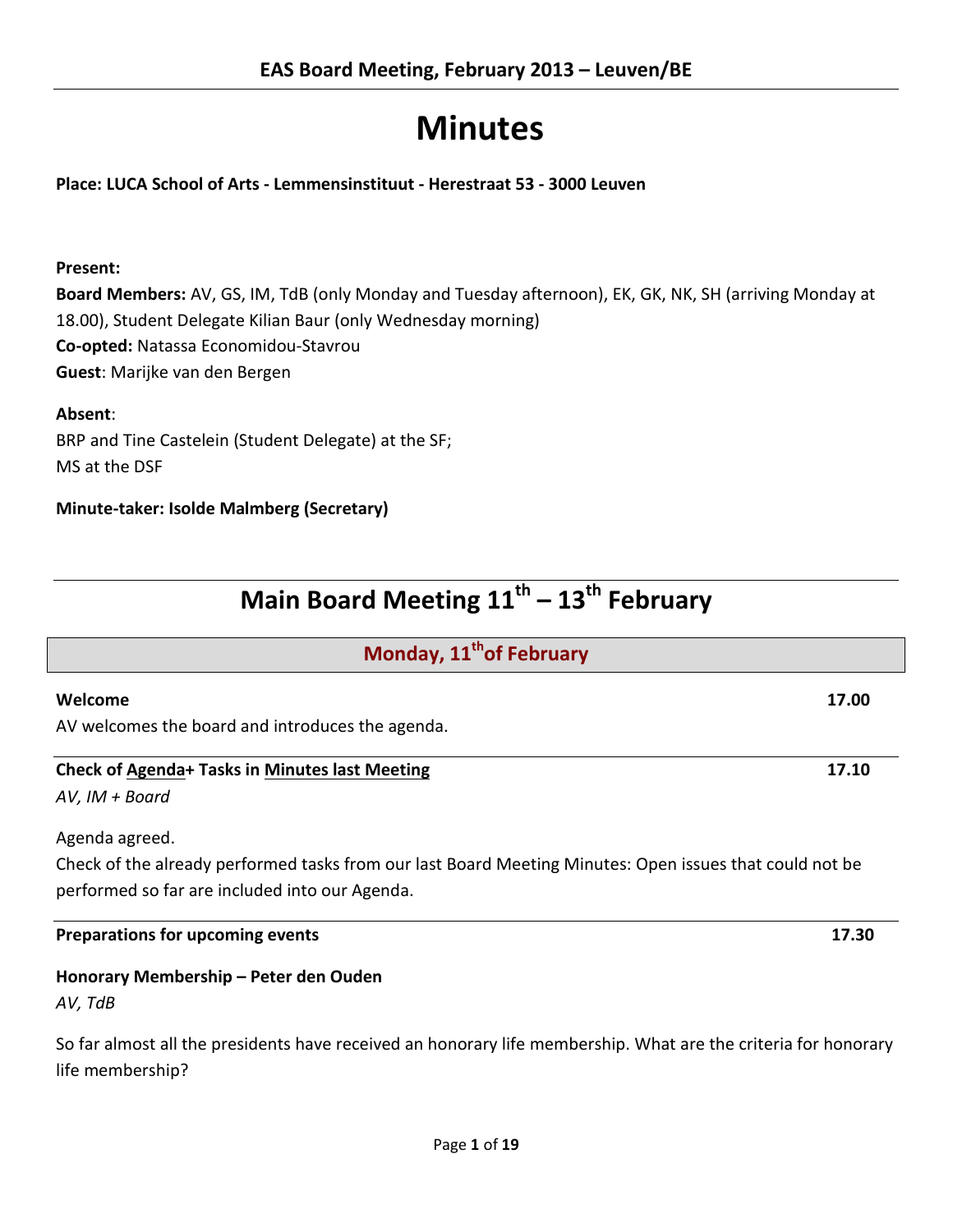Ideas about possible Criteria for Honorary Life Members:

- Should have been an EAS-member for many years and contributed extensively to EAS.
- Could also be somebody who is important for EAS, but from outside?
- AV: We should stay flexible with it. It is quite seldom and the cases are very different.
- Open: Should we decide to give it to all the presidents?

Decision: For the moment we will decide it on every occasion, there won't be a rule for it. Next board meeting we will discuss it again.

The board decides unanimously that the Honorary Life Membership will be given to Peter den Ouden after the first Keynote of this Conference, handed to him by his old friends Herbert Meyer + Jan Haspeslagh.

# **Doctoral Student Forum**

*AV*

MS and TB are preparing the DSF at the moment. There will be a meeting of the board with SF and DSF at 19.00 on Tuesday, afterwards we have dinner in restaurant Domus (20.00).

DSF starts at Tuesday afternoon, one and a half days, 7 students. The promotion was not done well enough. A better promotion strategy is needed.

Idea (IM) for promotion: MS and TB prepare information (what will students gain, why should they come…) and hand it over to the NC's. They contact the professors of their countries for distribution. This cannot be done in the same way as the SF.

Open questions for discussion in November (with MS!): Not in all countries there are Doctoral students, there could be more from one country; are there quality criteria for it? who is supporting them financially – their home-institutions? Because they are researchers there?

EK, GS take the issue "advertisement of DSF" to the NC meeting.

# **Student Forum – SF**

*TdB*

24 students from 12 countries, there is a maximum of 24 because of budget reasons. It is led by BRP, Marina Gall, Tine Castelein and KilianBaur. The focus is on "The Reflective Music teacher". There is a workshop on jazz improvisation.The presentation will be done in the Chamber Music Hall in a "classical way".

# **National Associations meeting (Friday 10.30-12.00) canceled**

*SH, AV*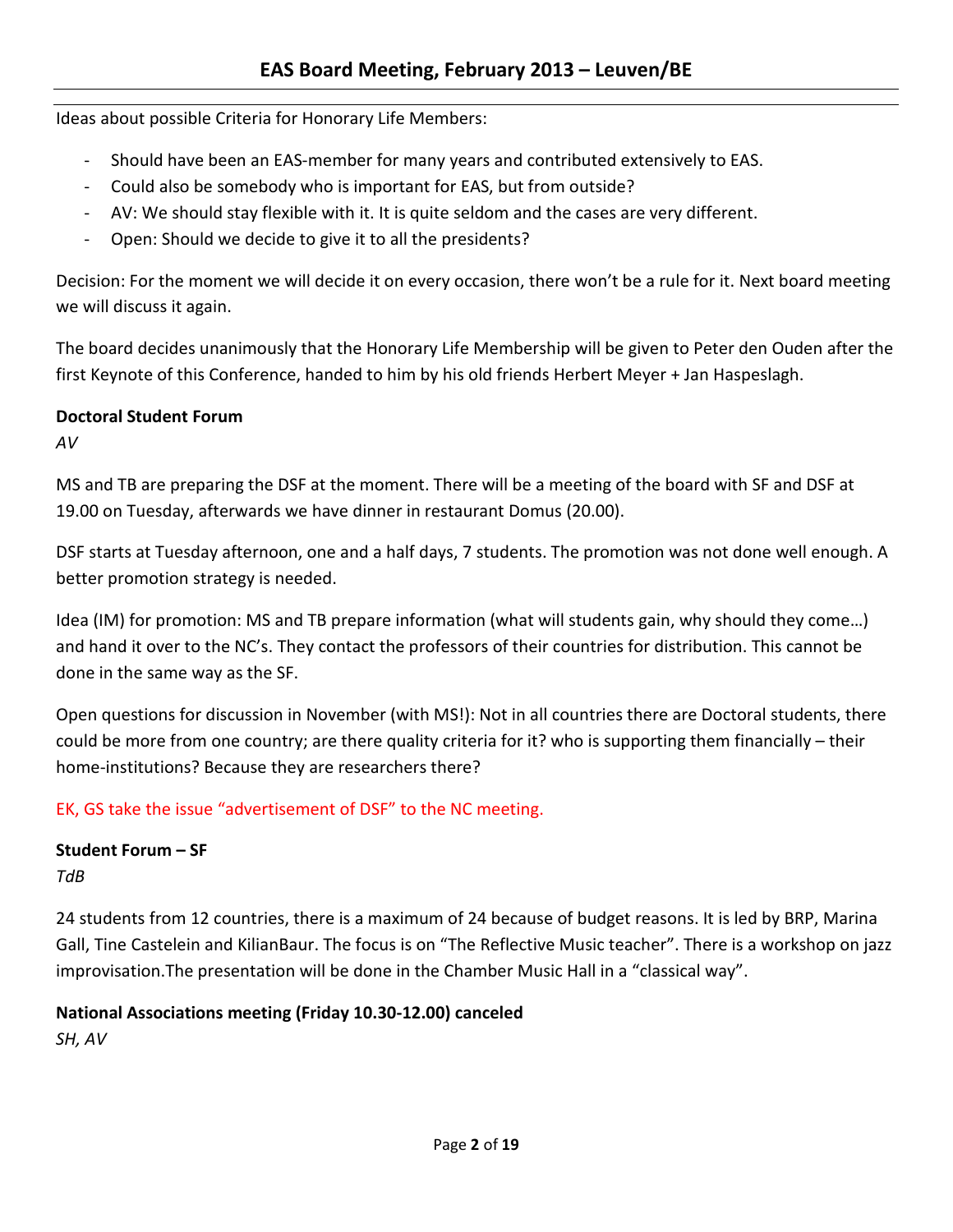Like last year EAS invited all the National Associations, personal invitation via e-mails by AV. Only some responded (coming: NAME/UK, BE answered but won't come, NL, DE, LV, AT excused). The originally planned session will not take place but it will be included into the Advocacy session, see below.

# **Advocacy Session (Friday 16.30-18.00)**

*AV, GS, IM, SH*

EMC (Simone Dudt) AV, SH, IM, GS had a skype meeting on advocacy and to plan the session. Plan for the session: Presentation on ISME, EAS, EMC, then on ideas how to do advocacy work in music education, discussion with the audience on how can we support for advocacy; explore useful activities and products on National levels; ways of how EAS proceeds with advocacy in the future.

# **Project Space**

*IM*

This year no extra session but informal meetings with project interested persons, lunch on Thursday 12.30- 13.30 (IM and AV). Valerie Konings will be invited to the NC-meeting at 15.30 to present her ideas.

# **Plannings for the EAS-table**

*IM*

Time table for the breaks is explained, board members will share to sit on the EAS-table.

# **Current Information Culture Fund**

*IM*

We expect to learn about the results end of February.

# **Publication of "European Perspectives in Music Education 2" – General Procedure**

*AV*

- The book is mainly paid by the Conference income
- 1 person of the board shall be includedintot he Edotor's team
- Cooperation is very good with Helbling

We have decided on this policy, so it counts for the next books as well.

#### **End 19.00**

# **19.30 Dinner Mille Colonnes**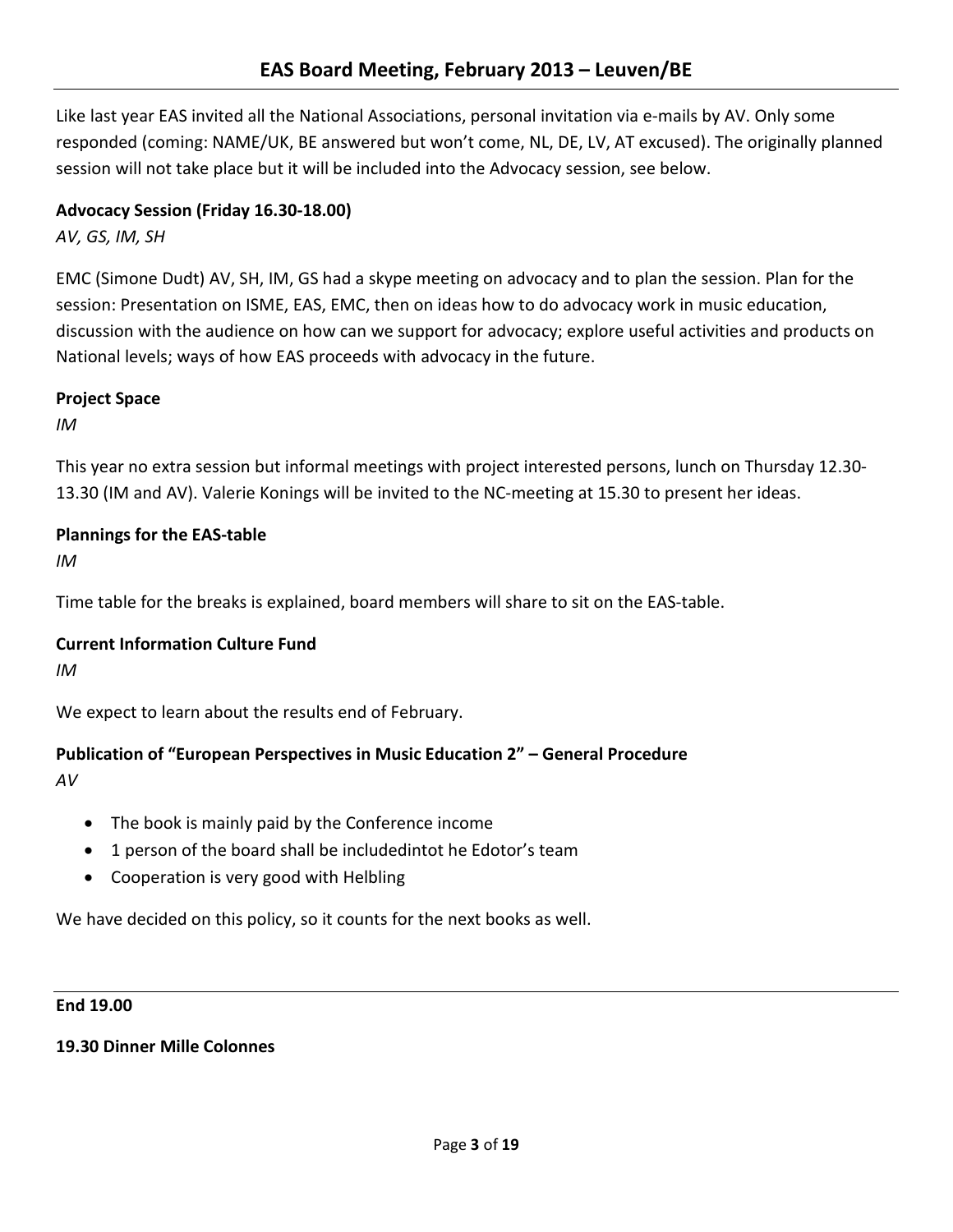# **Tuesday, 12<sup>th</sup> of February**

# **NC meeting 09.00**

*EK,GS, AV*

The overall plan has been set up by EK, GS and AV. But mainly the NC's set their own agenda.

- $\rightarrow$  Brief report on their countries.
- → Possible meeting in Padua (in case we get the funding). Result of the NC's meeting shall be an overall working plan for Padua. If Padua does not take place it could be a possibility to work on some of these issues at the meeting at the next Conference.

# EK and GS take care for the Padua-meeting plan.

NE: As NC I would like to learn what is successful in other countries, good practices in music education and on the other hand how NC networking is successful.

NK: As NC I would like to work together on solution for problems that are the same in each country, problemorientated working groups.

# **Leaving NC's, new NC's of further countries**

AV wrote to all the NC's whether they would like to go on with their work.

- NO, SidselKarlsen wants to withdraw, there is a conversation with MagneEspeland on the successor //
- DE, Christian Rolle wants to withdraw and is proposing Christopher Wallbaum //
- AT, Monika Oebelsberger is withdrawing and brings in a young colleague from her institute Andreas Bernhofer //
- LV, RutaKanteruka her director will not sign the contract; we think about an exception, contract will be done personally with her //
- IE, Regina Murphy stays in a kind of "Contact-person-status"

We need to activate new persons from new countries

# **How is the decision done on who is the NC?**

3 criteria how to find an NC, this would be the best way: Not all the criteria are possible in all cases!

1. *Country Network:* They are well networked in their countries, they are well-known. The countrynetwork should decide this (not mainly EAS), somebody that can represent the country's association – who has been somehow voted.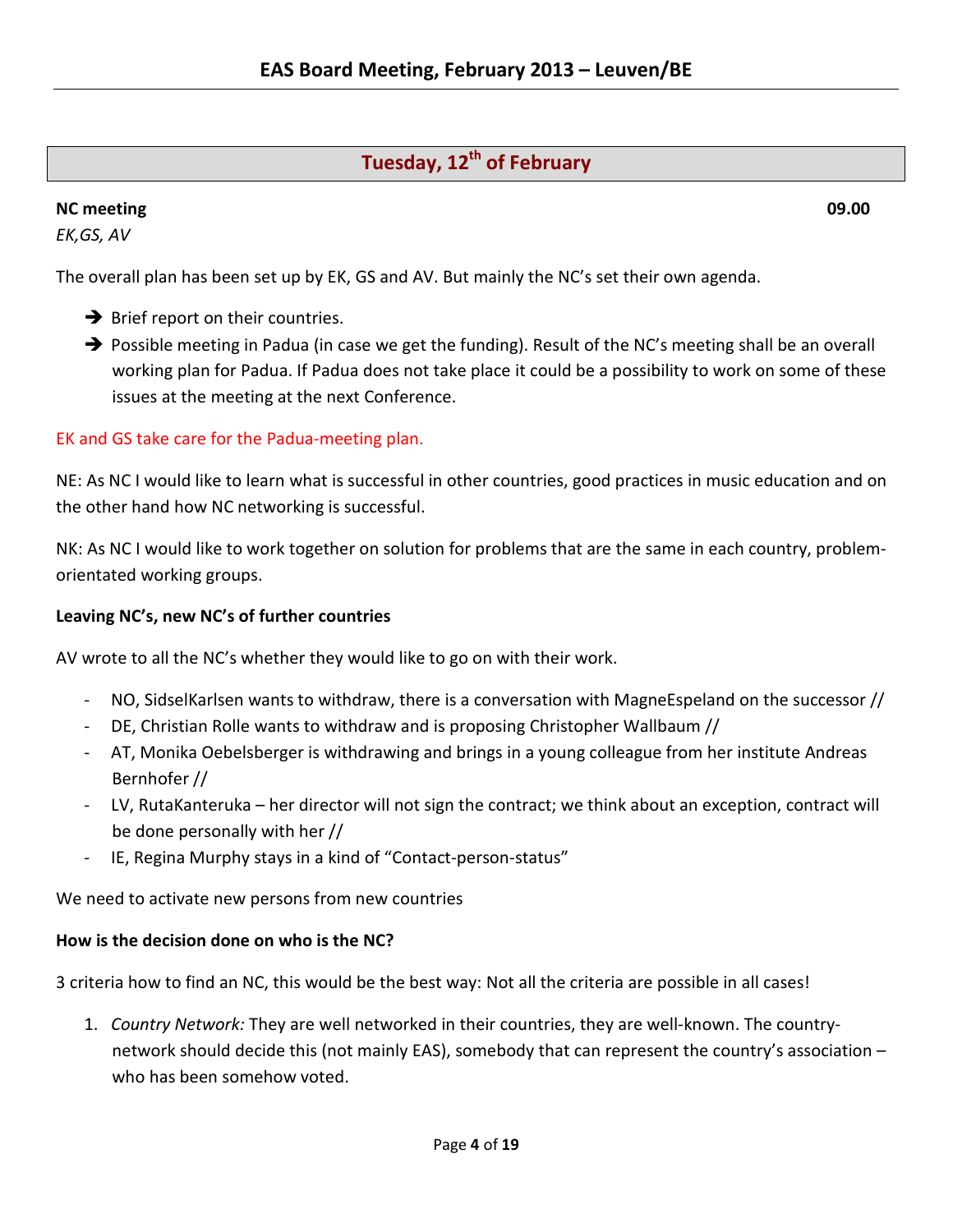- 2. *Contribution to EAS so far*: We want to have persons who know about EAS, who have attended recent Conferences and contributed to EAS's international work.
- 3. *Diverse institutions:* If there is a board member from that country, ideally the NC comes from another place/institution.

Procedure: We get information by the interested person / a statement on the three criteria. EAS-board draws the final decision.

IM sends these criteria to EK, GS and AV, in order to think about presenting them on the Website.

AV is asking those persons who want to become NC's to write a statement according the criteria, send them around within the board. The board decides about who is going to be the NC's in the future.

In the mean time it has been decided that the successor of Monika will write a statement. There had been some talks with Bernhard Gritsch and Andreas Bernhofer from Austria and it seems to be the best solution to follow the proposal of Monika to nominate Andreas Bernhofer. Christopher Waldbaum is interested to be the NC for Germany and will write a statement as well. Gerhard will coordinate the next steps and talk to him and will encourage him to build a team. Germany has big networks in music education which could be involved better, if there is a clear strategy.

Ppt of IM, AV for NC's is still worked on, will be finalized by AV, GS, IM.

**Board Elections I 09.30**

*AV, SH, IM*

Procedure:

EK and BRP have to decide whether they want to be nominated or not today.

- $\rightarrow$  9, 10 or 11 persons will be on the list of nominees. 8 places are vacant
- $\rightarrow$  We hand it out the voucher at the registration. One form for each member/member Institution, the forms are numbered.
- Info about the deadline is given on the info-board and after the first Keynote (14.00 Thursday).
- $\rightarrow$  There is a big voting box at the registration desk. Next to the box is a member-list for signatures, persons/representatives of institutions have to sign when they vote.
- → Thursday afternoon, a team: Marijke, Sarah, Natassa are counting the votes.
- $\rightarrow$  Not voted persons are told informally before the GM
- $\rightarrow$  SH is announcing the list of voted persons in the GM.
- $\rightarrow$  The list is presented at the pin-board.
- $\rightarrow$  In the second board meeting (Thursday after the GM) the chair/vice-chair, id est president/vice president are appointed by the board, Co-options as well.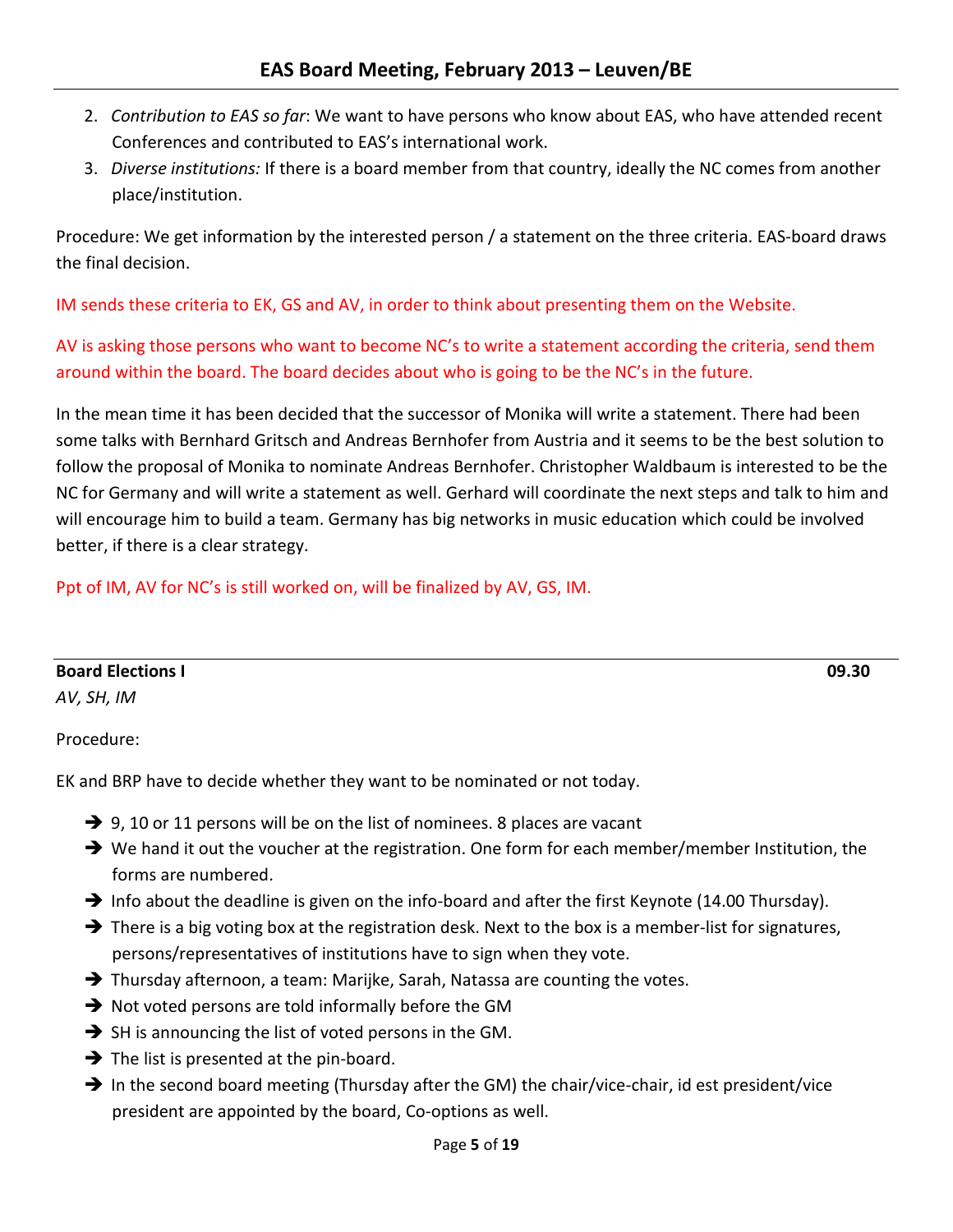$\rightarrow$  IM in the function of the secretary announces them at the Closing Ceremony.

In the regulation there is written: The General Meeting is responsible for the election of the board members – we should check: if the voting process which is done in the new way is according to the regulations… maybe we take a new paragraph into the regulation for the election, because now it is not done in the general meeting...

There should also be in brackets: (excluding the past president)

# **Coffee break 10.30**

# **Elections II 11.00**

*SH, IM*

- How shall the board be structured? Roles and tasks
- Do we want to change the regulations again?
	- o Country limitations?
	- o How many years one has to be a member
	- o How?
	- o IF WE CHANGE THNGS WE SHOULD DO THIS AT THE GM IN CYPRUS!

We will discuss this in depth in the November meeting.

#### **Proposal for EAS board member roles and responsibilities**

The EAS-Board should consist of 10 max, some roles can be combined, some cannot.

- **Chair -** chairs meetings, promotes the association, in other contexts; liaises with other organisations for collaboration and exchange; joint projects, publications or events, works with the coopted in situ conference director to organise programme and infrastructure for events / liases with other international associations; Gives leadership to board and offers helps to realise new ideas and activities to further the work of the association.
- → Vice Chair works closely with the Chair and shares some of the liaison role (re visits and attendance at other events or meetings, supports the Chair
- **Past Chair** oversees the election process, advises on the developments, supports the Chair, especially in the international perspective
- → **Treasurer** keeps the accounts of the association, gives a report at each meeting; ensures accounts are audited; considers rises in membership fee and advises on viability of new projects etc. / membership administration (together with the external membership secretary)
- **Secretary**-**minute taker** ; sends out call for agenda items with draft standing agenda, circulates to board 2-3 weeks before the next meeting, sends out final agenda and minutes(liaises with Chair). Statutes
- **→** Development Officer seeks information about potential sponsors reports to board and makes approaches (in consultation with Chair and board); project funding / at the moment mostly done by the Chairs.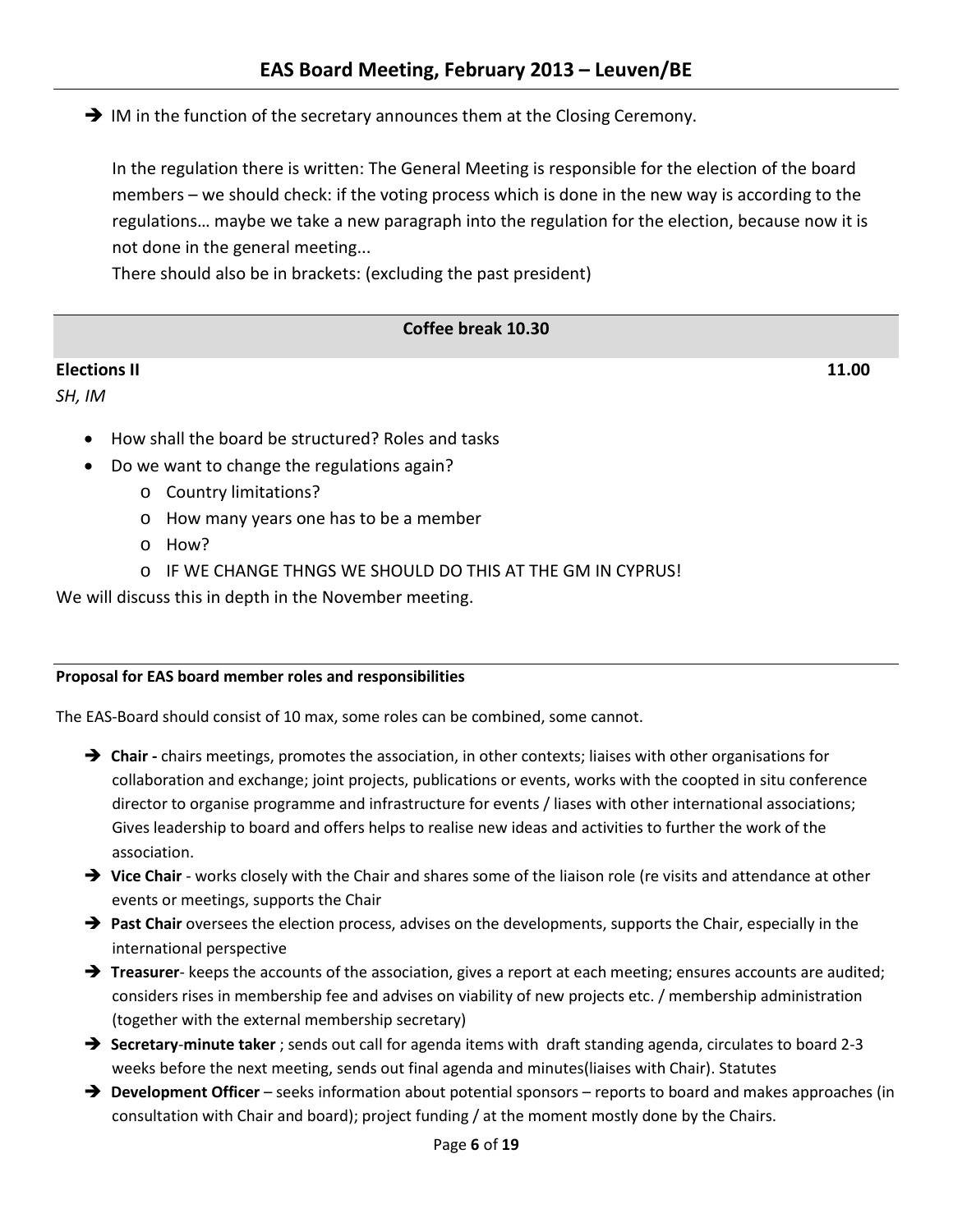- o Subgroup Funding team is necessary!
- → Webmaster- maintains up to date info; makes requests and decides formats for NC info and liaises with chair and Publications to develop and upload new pages, coordinates all the Social Media/Website activities; Pays an external web-administrator.
- **Publications Secretary** advertising / other types of publications: preparing the Newsletter for the Chair, journal; conference proceedings etc. for hard as well as online / keeping the calendar current / Advertisement, leaflet /
	- o We need more work in this area! Publication group: Webmaster, Publication Secretary, Gen. Secretary
- **SF Liason;** Cooperates with the **SF Coordinator** plans and organises SF in consultation with Conference Sec and director. Invites students – seeks sponsorship, see the venue, look out for the workshop. The Coordinator should come to the Board Meeting in autumn.
- **→** NC-Coordinator keeps in close contact with the NC's, checks the NC pages on the website and monitors them, plan the meetings together with the NC's, is the contact point for NC's to the board.
- **→ DSF-Coordinator** plans and organises SF in consultation with Conference Sec and director. Invites students seeks sponsorship, see the venue, look out for the workshop. The Coordinator should come to the Board Meeting in autumn.
- **Membership Secretary** keeps records of membership; works to maintain and increase membership. Liaises with publications to seek opportunities for promotion generally, through the website, and at events; NOT a BOARD MEMBER – he/she is paid for this administrative support

# **NEW GeneralSecretary** (AV, SH, IM, BRP, MvB, November 2012)

Very important things are highlighted in green.

#### **Newsletter**

- Collect issues from Board members and institutional members
- Group it
- send it on for language check
- sends it out to members

#### **General Assembly**

- prepares the agenda next to the Chair (president)
- responsible for the procedure (according to the regulations)
- invite members
- supervise voting
- ensure minutes are taken and processed, distributed, archiving documents

#### Board Meetings

 $\rightarrow$  invitation for board members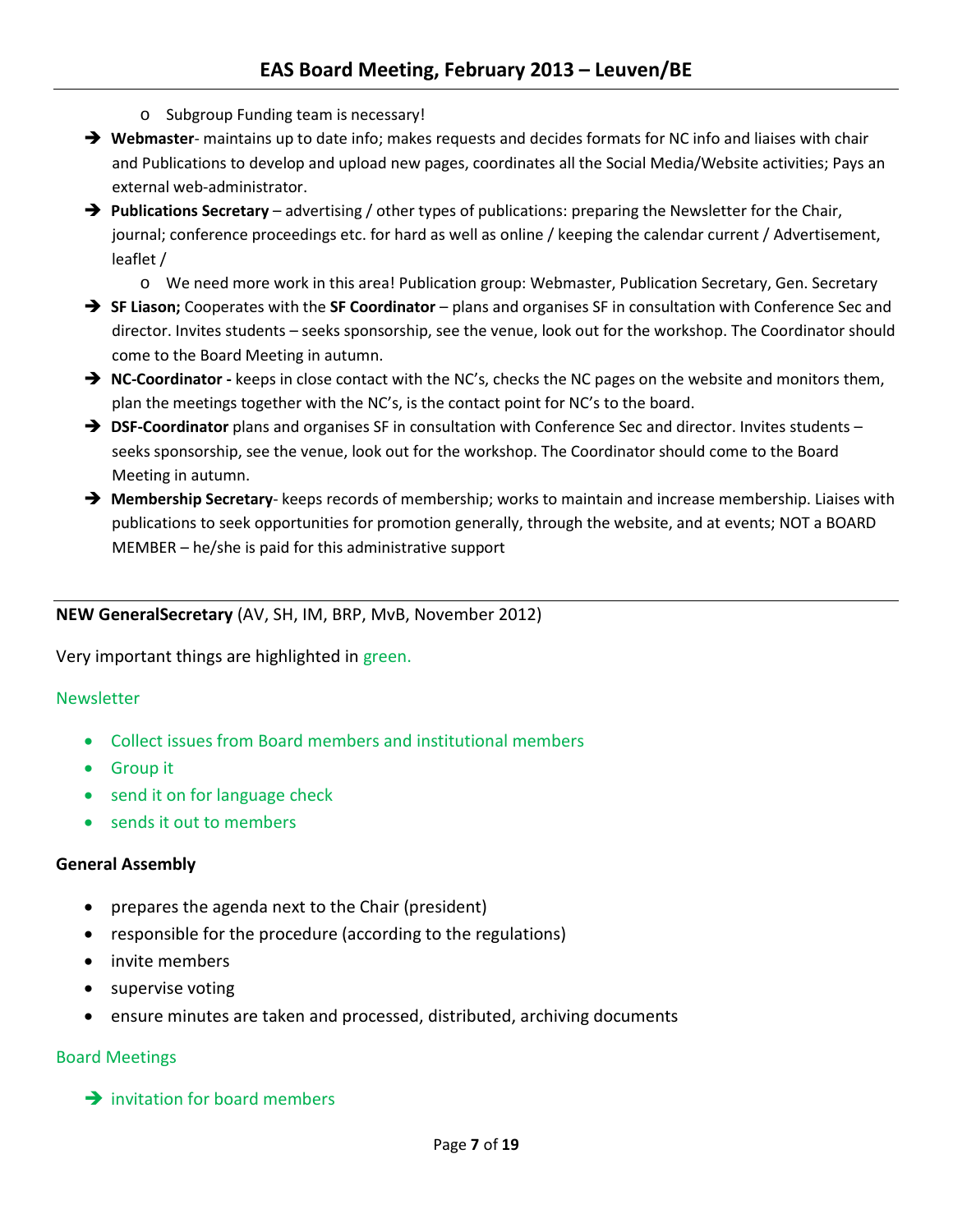- $\rightarrow$  prepare and attend meetings
- $\rightarrow$  Prepare the agenda with the president
- $\rightarrow$  Ensure the preparation of minutes, distribute and archive all documents
- $\rightarrow$  Support the president/treasurer with the annual reports (activities/finances)

# **Regulations**

- Make sure that we meet the regulations
- Supports amendments

# **Contracting**

- Prepare agreements with Conference hosts
- Prepare new/renew the Contracts with NC's

# **Daily business**

- Daily business in cooperation with other staff members
- Liaises with the board
- Respond to day-to-day enquiries (contact point) from outside at [info@eas-music.org](mailto:info@eas-music.org)
- Support the president in the contact with third parties
- Scans the Website regularily and cooperates with the Webmaster and the Website-secretary
- Cooperates with Social Network means and videos at youtube channels a.s.o.
- Take time-Sheets of his/her own work

#### **Marketing**

- Preparing marketing material keep it up-to-date
- Takes care for branding

#### **Strategy**

• Provide input into the development of strategies for EAS

# **Conferences**

- Attends conference and supports functions in the Conference
- Supports the president in liaising with the local Conference Committee
- Foresee the marketing for EAS

#### **Archive**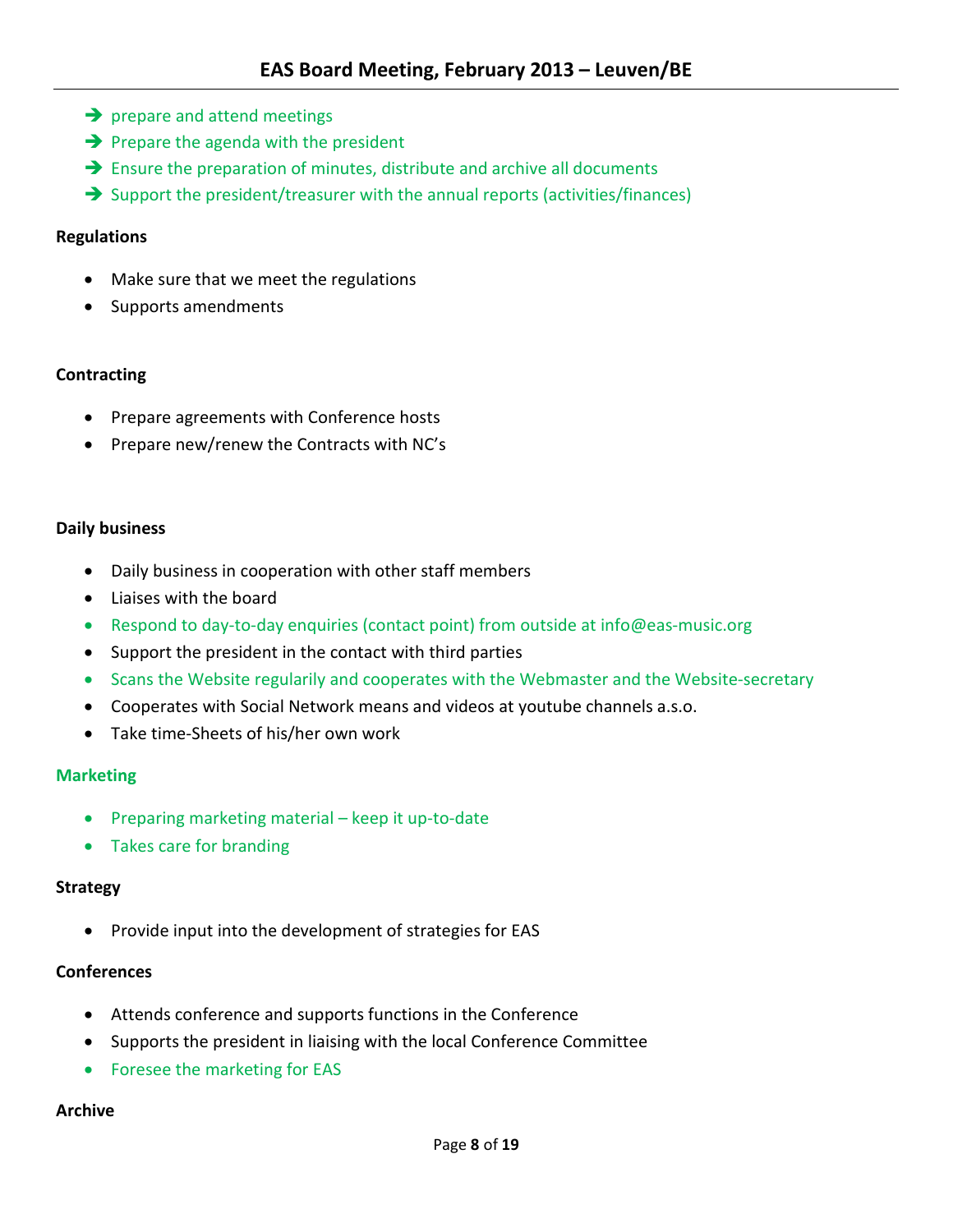• Taking care for archiving EAS material (minutes, Posters of Conferences, Photos, Musical Logos…)

# **Funding**

- Reporting for the Operating Grant
- Being part of the funding team in the future

# **Tasks of NC's**

What are the tasks for the NC-s?

- participating the conference
- participating the NC-meetings
- check the content on the country-section on the website
- give national input for the newsletter from time to time
- step by step develop a list of contact persons in the country / email addresses
- nominates the students for the SF
- communicate the DSF / activities of EAS
- make / keep contact with the national associations in music education
- if possible: inform about projects / help in networking
- try to build/develop a national team
- bring in national reports
- should be open to work together in the national coordinators group
- hopefully well connected with EAS

2. What could raise the responsibility of NC-s in their work? Why are they National Coordinators? Why do they take on this role?

We need to define clearly what will be the benefit (advantage) for the NC-s.

3. The Meetings:

Is a meeting the best way to activate them?

- the agenda is set by the NC's themselves, it is a meeting of the NC's not for the NC's!
- are prepared by a working group
- can be connected to the conference topic of the next conference
- provides space for discussion and communication
- leads to concrete further steps like mini-projects etc.
- are described by a report and presented on the website
- NEW: Shall there be invited other people like project-planners looking for partners etc.?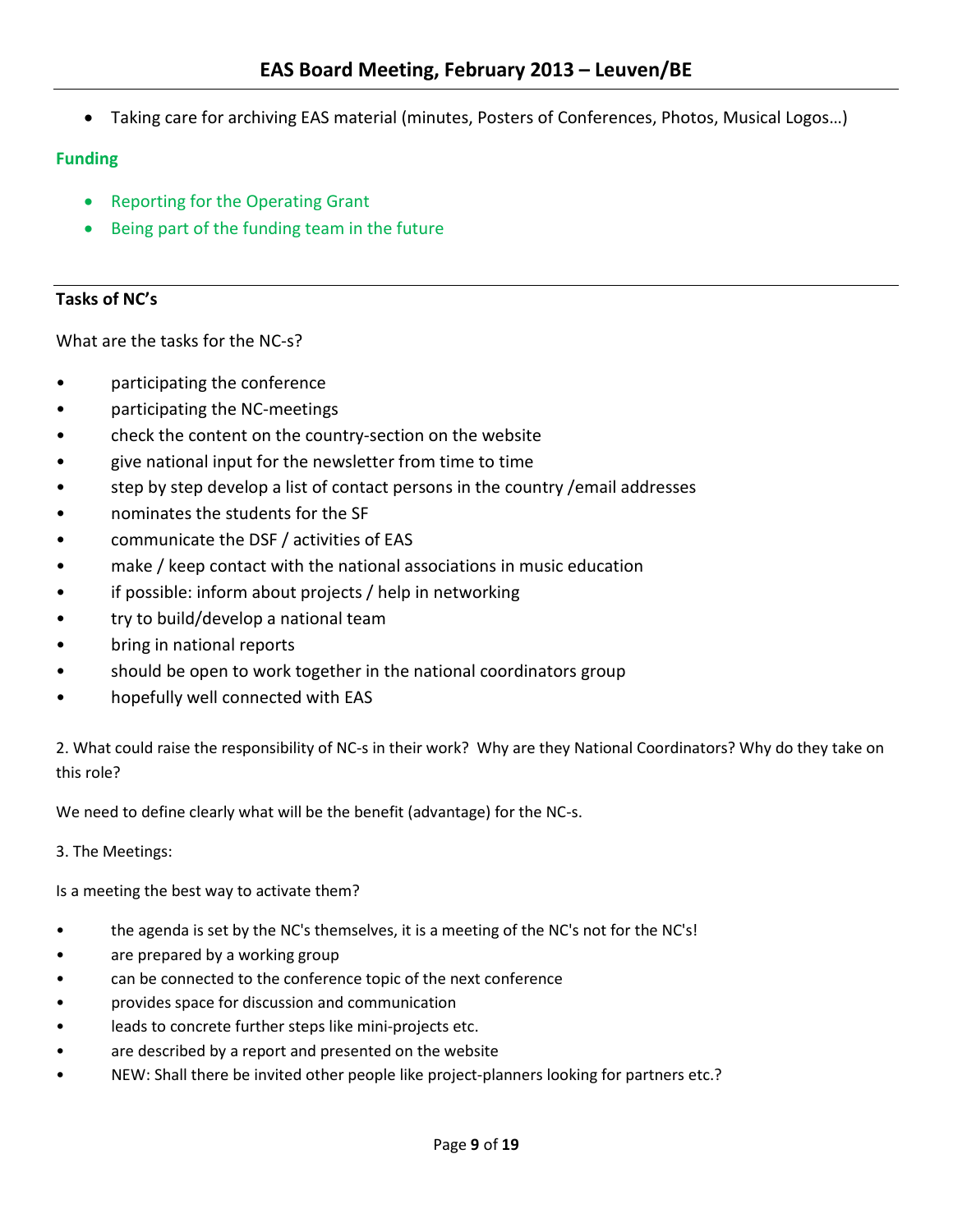# **General Meeting 12.50**

The GM is prepared.

Sandwiches brought in –

**Advocacy Session group (AV, SH, IM) meets to prepare their session.**

**NC's meeting planning group meets (GS, EK, GK, NE)**

# **Finances 14.00** *TdB, AV*

TdB introduces the Budget of 2012.TdB proposes that the EAS-membership and the Conference is more interlinked.

TdB, AV and NE (SH?) work out a financial tool kit for EAS-Conferences until May 1<sup>st</sup> 2013.

| <b>Institutional membership</b> |  |
|---------------------------------|--|
| IM                              |  |

There is quite a good number of institutional members at the moment. Still we need to keep them and activate new.

# **Benefits for institutional members**

EAS Institutional members are institutions, associations or project organisations. As an EAS institutional member …

- → You support the idea of EAS Network/Advocacy/Exchange of Practice / International Research etc.
- → *Free Copy:* ... you receive a free copy of the current issue of the EAS-series (European Perspectives on Music Education) for your organization.
- → Links: ... you are visible to the EAS community as you have a link on the EAS-Website to the URL of their institution/association.
- → *Newsletter*: ... you can hyperlink important news or requests (activities events, requests for teacher exchange, finding project partners, Erasmus etc.) inside the EAS-Newsletter that reaches the EASmembers in currently XX countries twice or three times a year.

# *Free entrance to EAS-Conference*

o For institutions: An unlimited number of your employees / students do not need to pay the membership fee for attending the EAS-Conference.

# Page **10** of **19**

**Lunch 13.00**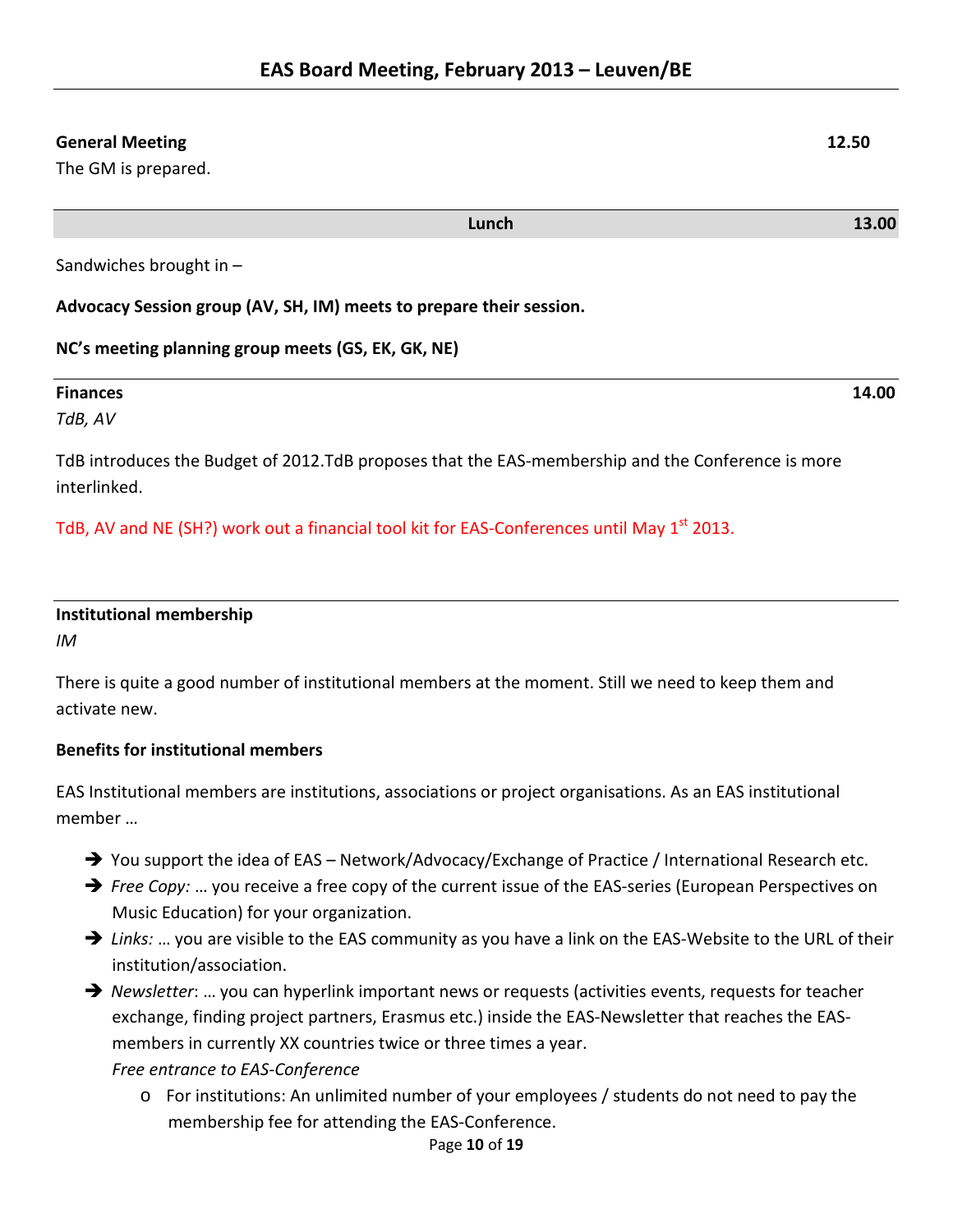- o For associations: Your board members do not need to pay individual membership fees when attending the Conference.
- *Exhibition stands/Dissemination*
	- o For non profit Organisations: you can book a free exhibition space at the annual EAS-Conference, please contact the Conference host.
	- o For Organisations: you can use opportunities for dissemination of promotion materials for upcoming events at EAS-Conferences
- $\rightarrow$  IM: Makes out a pdf of these advantages.
- $\rightarrow$  MS puts it into the next Newsletter.
- $\rightarrow$  EK/GS inform NCs about these advantages
- → IM sends it to GS/NK/KB to include it to the website.
- $\rightarrow$  NK: puts it on facebook

# **Budget plan 2013**

*TdB*

AV and TdB made a plan for the budget for 2013, TdB is introducing it to the board, the board agrees with the main

# **International Networking 15.00**

*all*

AV: It is not easy to activate the National Associations to come.What is the role of the NC's and the National Associations?

EK: These are teacher associations, it is not so clear for them what is the benefit to come. It is not so easy for them to find financial support.

EK: We could combine the NC-meeting and the National Associations Meeting.

EK will ask the NCs to come to this year's National Associations meeting.

# **Coffee break 15.45-16.15**

# **EAS-Conferences 16.15 Handbook**

GK presents her current version of the Conference Handbook. The board asks to include more topics and to name them more clearly. Please include information about: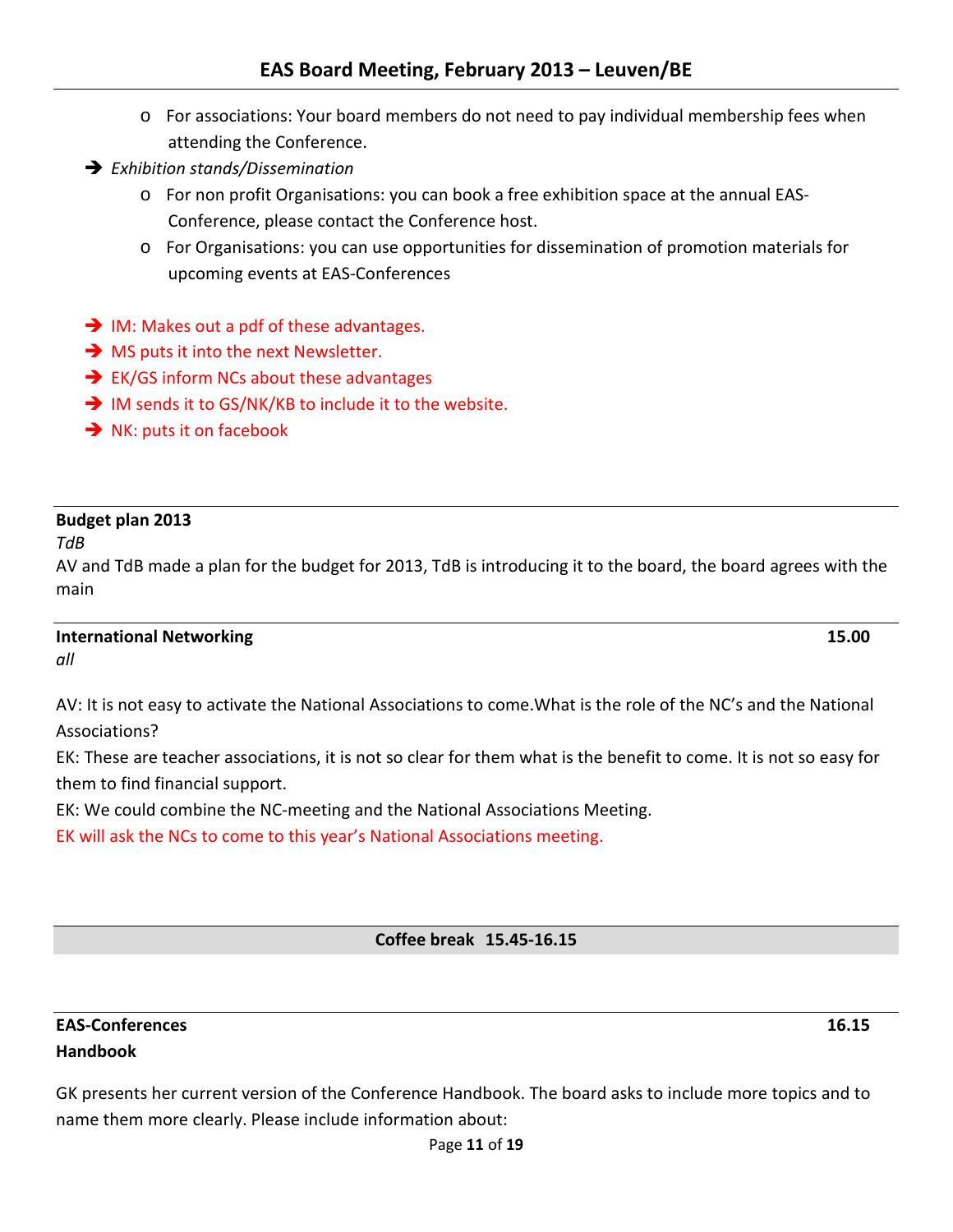- Conference Web,
- Booking procedure,
- Concerts,
- Financial Agreement (NE, TdB)
- Keynotes,
- Theme,
- Formats of the sessions it is not a research Conference generally (define the target groups: Teachers, researchers, education authorities) (Papers, Workshops, Forums, Round-tables, Demonstrations, projects, school visits, educational concerts, posters),
- define the criteria for these different formats;
- Review-Process.
- Strands of EAS-activities at the Conference
- Venue,
- Evaluation,
- Cancellation policy;
- Excursions, Site-Visits
- ISME-EAS-Agreement
- Conference Publication (articles on the Website and Helbling-Series)

# SH will finish it until 1. of May 2013.

# 2 versions:

- A) One general version that goes to the Website (general information about what EAS-Conferences are about, CfP, Publication, how the theme is found… cooperation of host and EAS…)
- B) and the other, more detailed version for persons who want to become hosts.

# **Conference Cyprus**

*NE*

NE is presenting the Topic and the recent preparation work. Discussion and idea sharing about possible Keynote speakers, NE will soon invite them.

# **Future conferences 2015 and beyond**

2015: Malmö does not answer. AV will try to talk to Tommy Lindskog. If he is not positive during this Conference, AV will ask Oliver (Rostock/Germany) to host the Conference in 2015.

Further places afterwards:

- maybe UK
	- o York (Liz Mellor)
	- o Manchester (Kate Buchanan)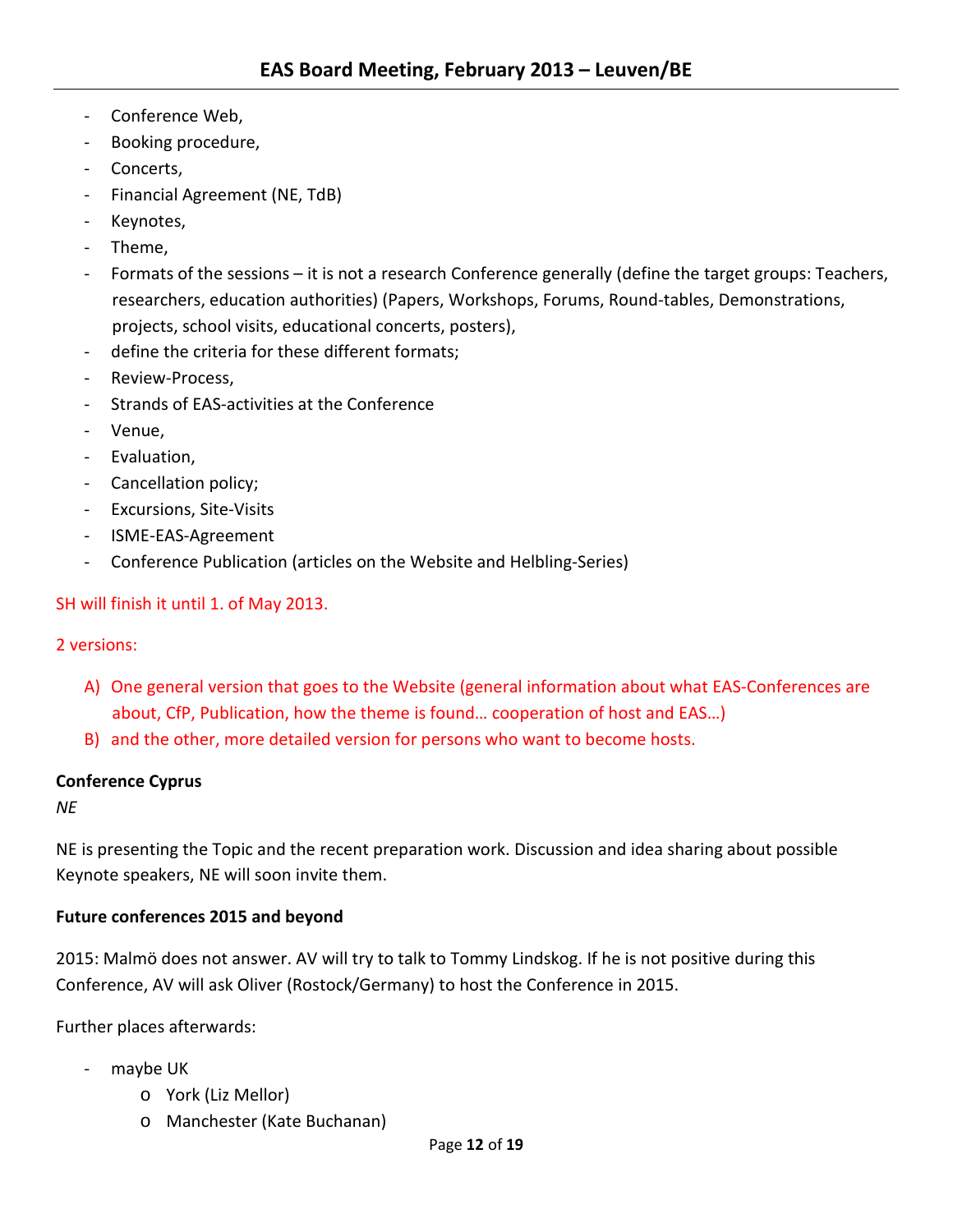- Lithuania, RutaGirugauzkiene
- Italy, Michele Biasutti

# **Publications**

GK is presenting a draft of the book that was composed out of articles form papers of the 2011 Conference.

Our current Series is called: "European Perspectives on Music Education".The Gdansk Academy began a new series called: "International Aspects of Music Education". EAS will not include its logo in the first book as it was not produced in cooperation with EAS.

# **End of the meeting 18.30**

**Dinner at 20.00 together with SF and DSF**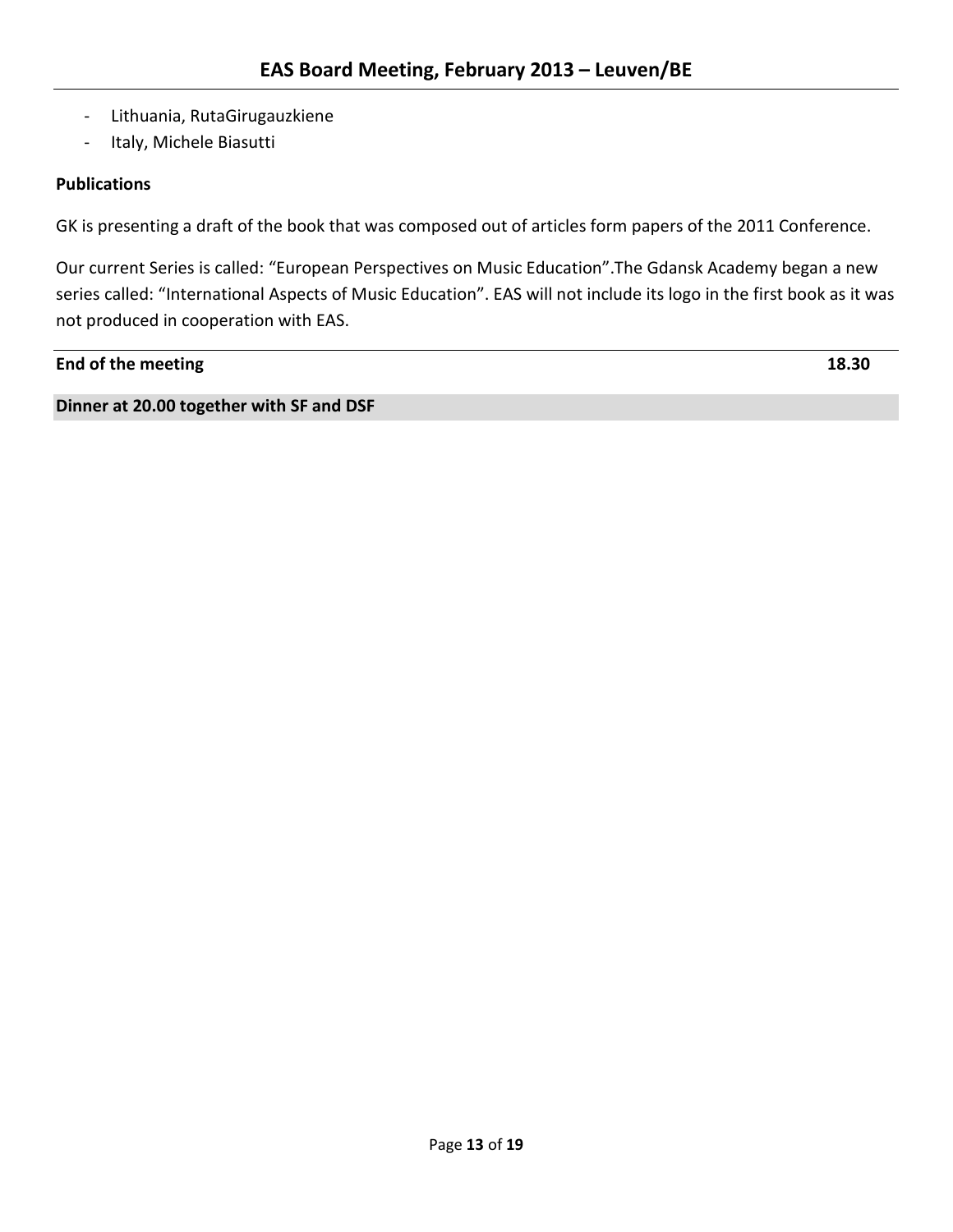# **Wednesday, 13<sup>th</sup> of February**

# **Website /Social Media/Conference Web 2014 09.00**

*GS, KB, NK, TdB*

In the backend so far KB, GS and NK are working, no NC's are directly working in the backend.

# **Social Media experiences, Facebook**

Lively fb-group, good experiences.

Decision that the EAS-group is used for all info (also Conference info, non extra FB-groups for each Conference)

NK writes a short text in fb to please stick to music education issues in the EAS fb-group.

# **Current Website issues**

Twitter: temporary possibility to give notes about current activities; discussion about using it for temporary events (the Conference, Olympiade). The Board decides that MvB, NK, GS will start a twitter account and activate it around EAS events. They report about their activities in November.

meNet Logo goes down (Starting page and subpages-headers), instead we put Fb logo, twitter and youtube-Logo. GS, KB, NK are working on this.

All Board members send videos (opening ceremonies, keynotes, conference reports on video) to NK, it will entered to our new youtube channel.

#### **Website changes**

Discussion about the French and German section inside "About EAS", shall we keep it? Not anymore in three languages/only in EN from now on are the Subnavigation-points: Partner, NC's and Board member.

"Related Reports" will be renamed into "Other Reports"

"News" go to the bottom inside "Activities" and will renamed into "News in Brief".

NK is working on a list of Publications. Three main categories

- 1. EAS Series
- 2. EAS Conference Proceedings
- 3. Other Publications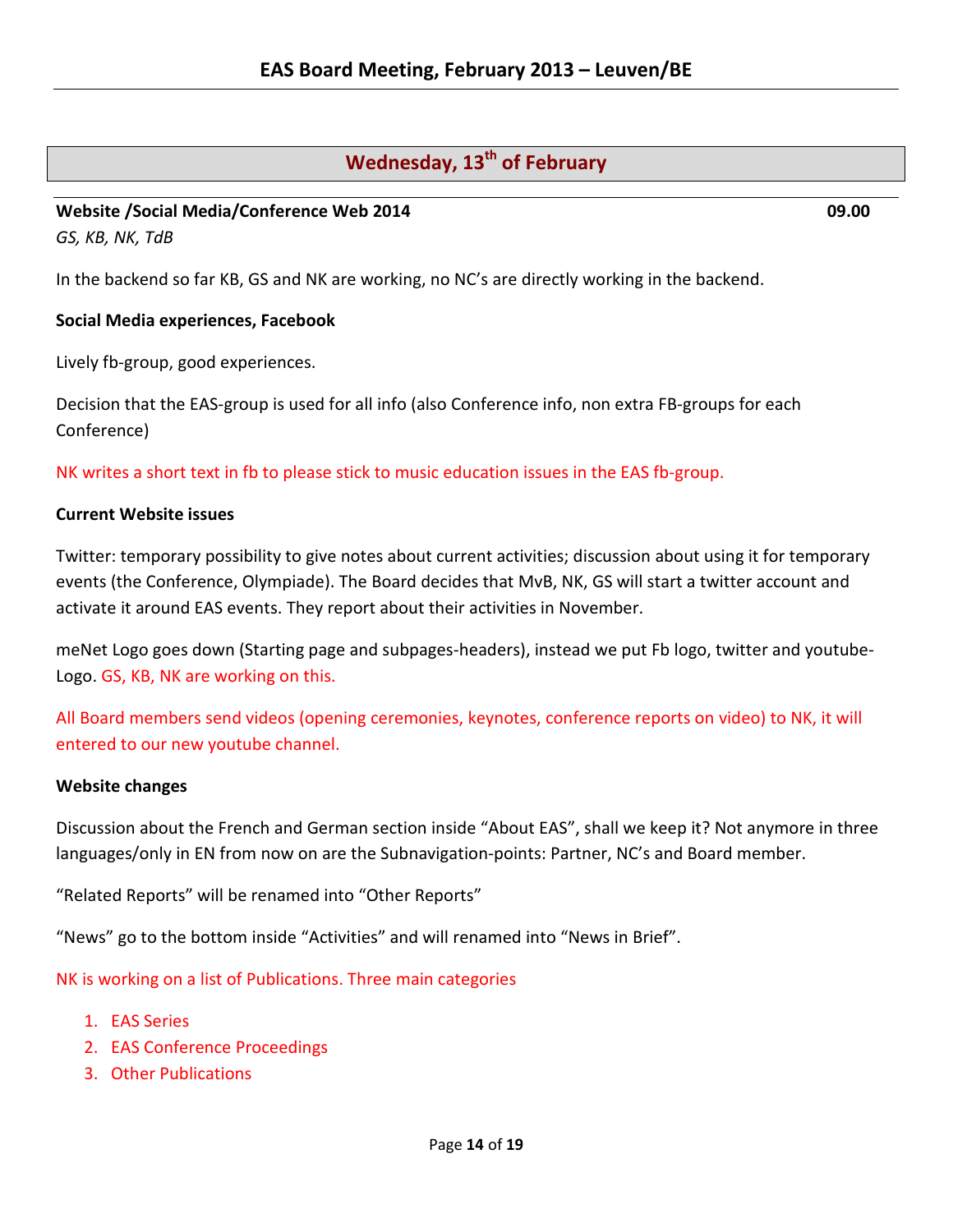Conference Proceedings, NK sends it around to the board for feedback. The whole board sends feedback until 20.2. 2013.

NK will send Keynotes from Bolu to GS and KB, it will be uploaded into "Members".

# **Missing reports**

TdB will write a report for the EAS Website about EAS2013.

MvB and AV will send a report about EAS 2012 to GS and KB.

# **New Student section**

KB wants to integrate it into the EAS-Website. There will be a new section inside in "members", GS and KB talk with MS whether to integrate the DSF. Function: material that students like to share, posters and material from the Fora.

#### **Wikipedia**

NK will prepare our Wikipedia-work for end of September.

# **EAS Archive**

If we get the Funding, we will think about having a platform behind our Website – for having an Archive.

#### **Newsletter**

*IM, MS*

MS will take over the Newsletter work from IM.

**Coffee break**

# **(Simone Dudt arrives at 11.00)**

#### **European Networks 11.00**

*AV, SH, GS, IM*

AV welcomes Simone Dudt (General Secretary of EMC).

Simone Dudt introduces the work of EMC and IMC (founded 1949), since 1972 EMC.

EMC has three kinds of members:

- 1. International Associations that deal with Music like EAS, European Composers, industries, Information Center, Libraries etc. (about 27)
- 2. National Music Councils, not in all European Countries, very diversely organized and linked.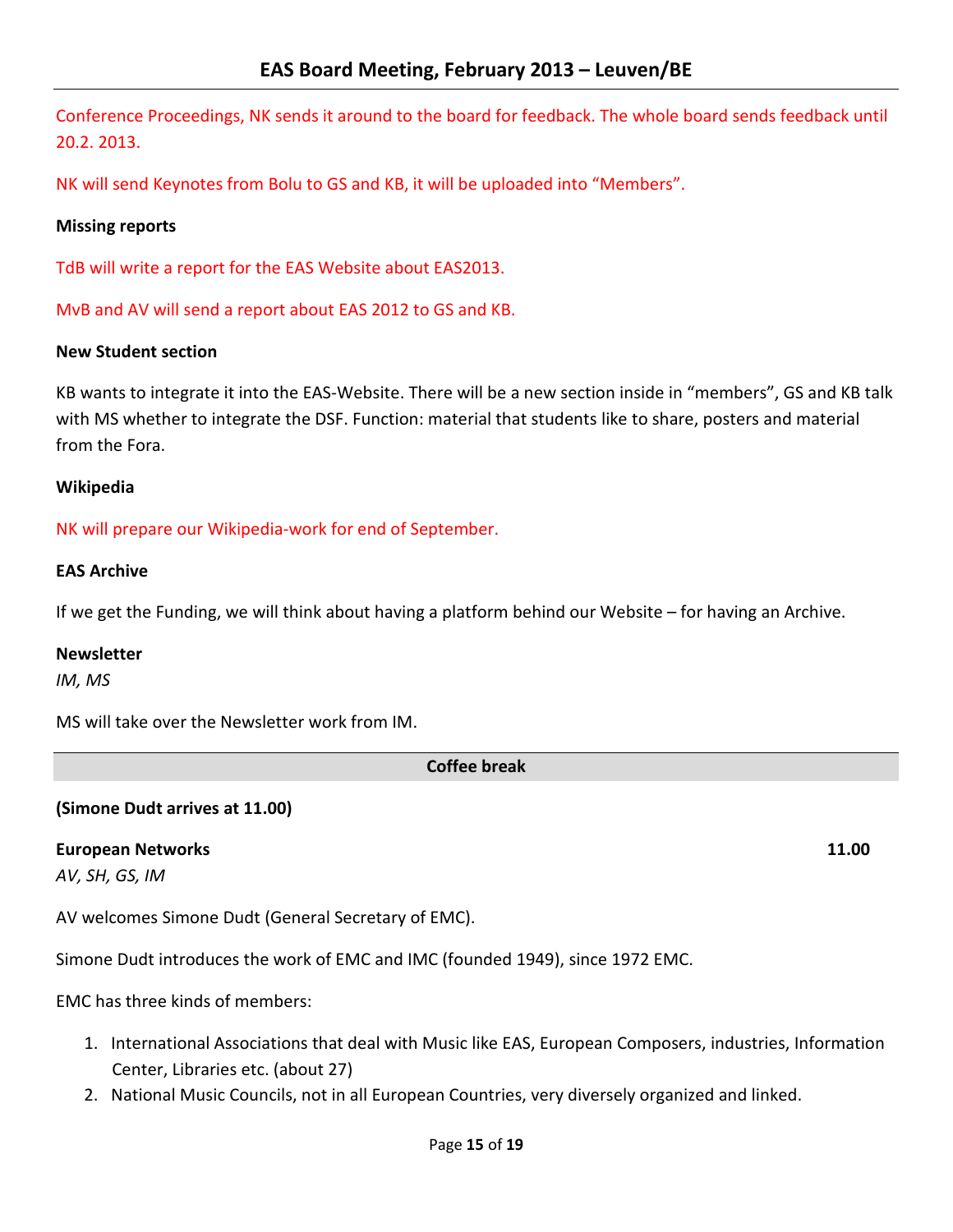- 3. National and Specialised Organisations (broader field of orgs. like Cité de la Musique in Paris, in order to create new National Councils…)
- Board of 7 elected members, 1 co-opted youth representative, 1 co-opted person for the Arab world

Tasks:

- **Advocacy and lobby work** towards the EC
- **Information exchange** (SOUND magazine), Website, Newsflashes for members
- **Annual Conference,** this year: 18<sup>th</sup> -21<sup>st</sup> 2013 April in Glasgow "re-generating Europe through music" / Project session, workshops
- **Advocacy** is not easy as the members are so different, conflicts between GEMA a.s.o. and other members
- **Cooperation projects** EFMET, EXTRA!

at the moment preparing **Music makes a difference**: Advocacy arguments, values of music (aesthetic and intrinsic value), data collection, make the data visible what is there – with a critical comment, guidance on how to use it, create evaluation criteria (evaluation grid) of music projects (what are the real aims and tasks of music projects) – will be worked out in March/April.

**There will be same call as last time, EAS will work together on this issue in our March-meeting.**

- Cooperation with **Culture Action Europe**, Simone is the Vice-President
- Good that Culture is combined to Media in YES 2014-2020. But there were cuts in the culture program. At the moment they work on the program guide. In autumn it will be published.

Common Advocacy of ISME, EMC, EAS, EMU, AEC…

There are a lot of music networks (compared to other subjects), they are asked to merge at the moment.

EAS is only one of the educational associations in Europe. EMC is the umbrella. Sometimes the values and ideas or interests of the networks are quite different, this makes it difficult to co-operate.

Cooperation EMC/EAS: Working group youth, successful in the YOUTH-in-Action-Grant "European Music Council Youth Committee", EAS could send one person to the yearly "YOUTH day", this year's issue: "Profession".

EAS can send information to the EMC-Newsletter.

**End 13.00**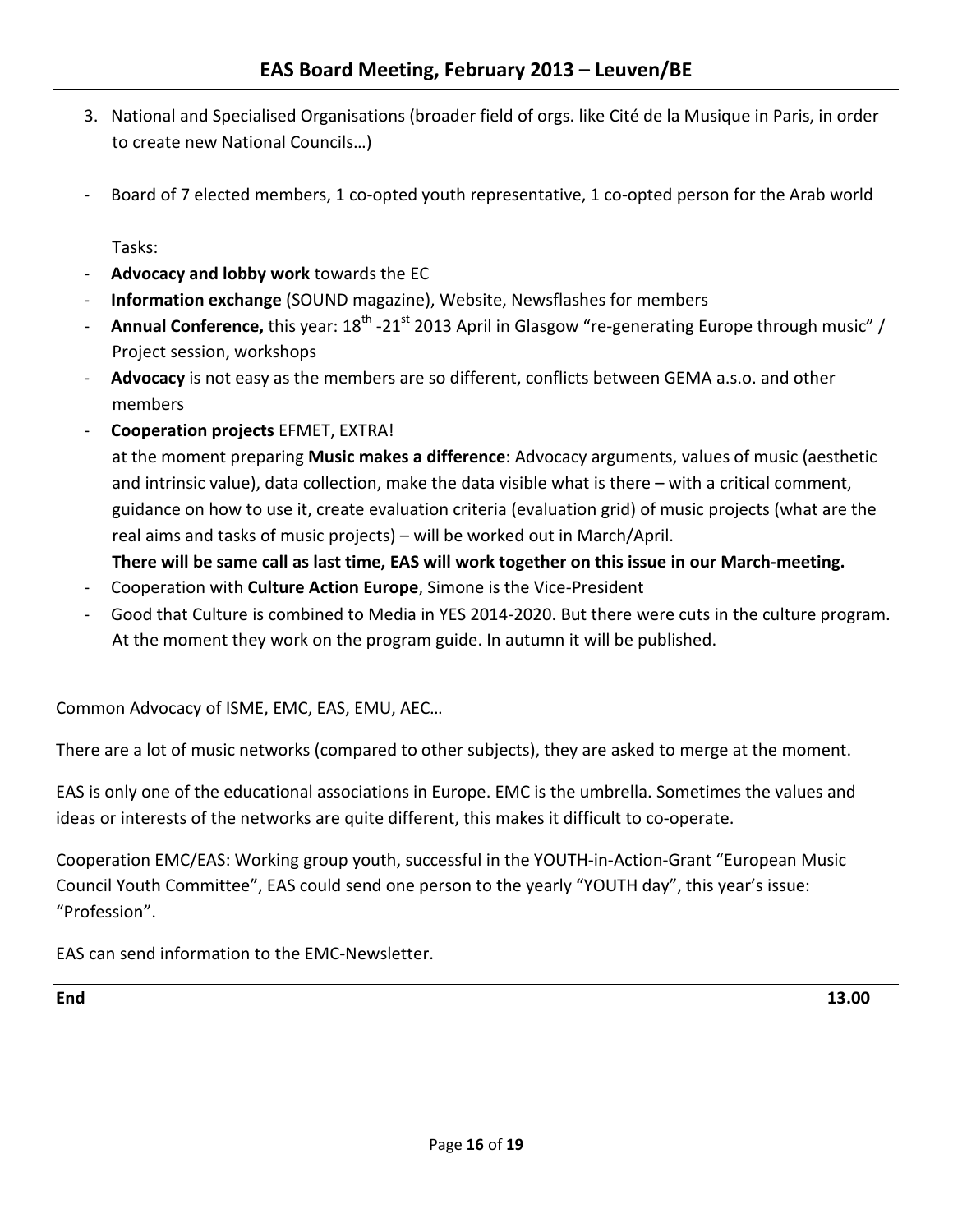# **Board Meeting (2)**

# **Thursday, 14<sup>th</sup>of February**

# **The new Board 19.00**

AV is congratulating the new board.

# **Chairs and Co-options**

Chair AV was elected by the whole board unanimously. Gerhard Sammer was elected vice-chair unanimously.Natassa Economidou-Stavrou is co-opted to the board. Jarka Loydova is co-opted to the board unanimously.

# **Tasks and Roles**

**Treasurer** –: normally the General Secretary does these signatures. TdB is willing to keep this task.

**Mailbox**: if we get the money, this will get to GenSec, if no money: the deputy treasurer takes over.

**Membership**-work will stay connected with the treasurer.

**Secretary** – IsoldeMalmberg

**Development, Secretary**, **Projects**, **Funding** – Isolde Malmberg

**Deputy Secretary** – BrankaRotar-Pance

**NC's Board Coordinator** – Ene Kangron and Gerhard Sammer

**SF** – Branka Rotar-Pance (with Marina Gall)

**DSF** – Mary Stakelum (with Thade Buchborn)

**Newsletter** – Mary Stakelum

**Conference**-**Handbook** – Sarah Hennessy

**International Associations** – Three Chairs

**Webmaster** – Nesrin, GS fades out(GS coordinates this change of responsibility)

**Communicationsustainability**-plan – TdB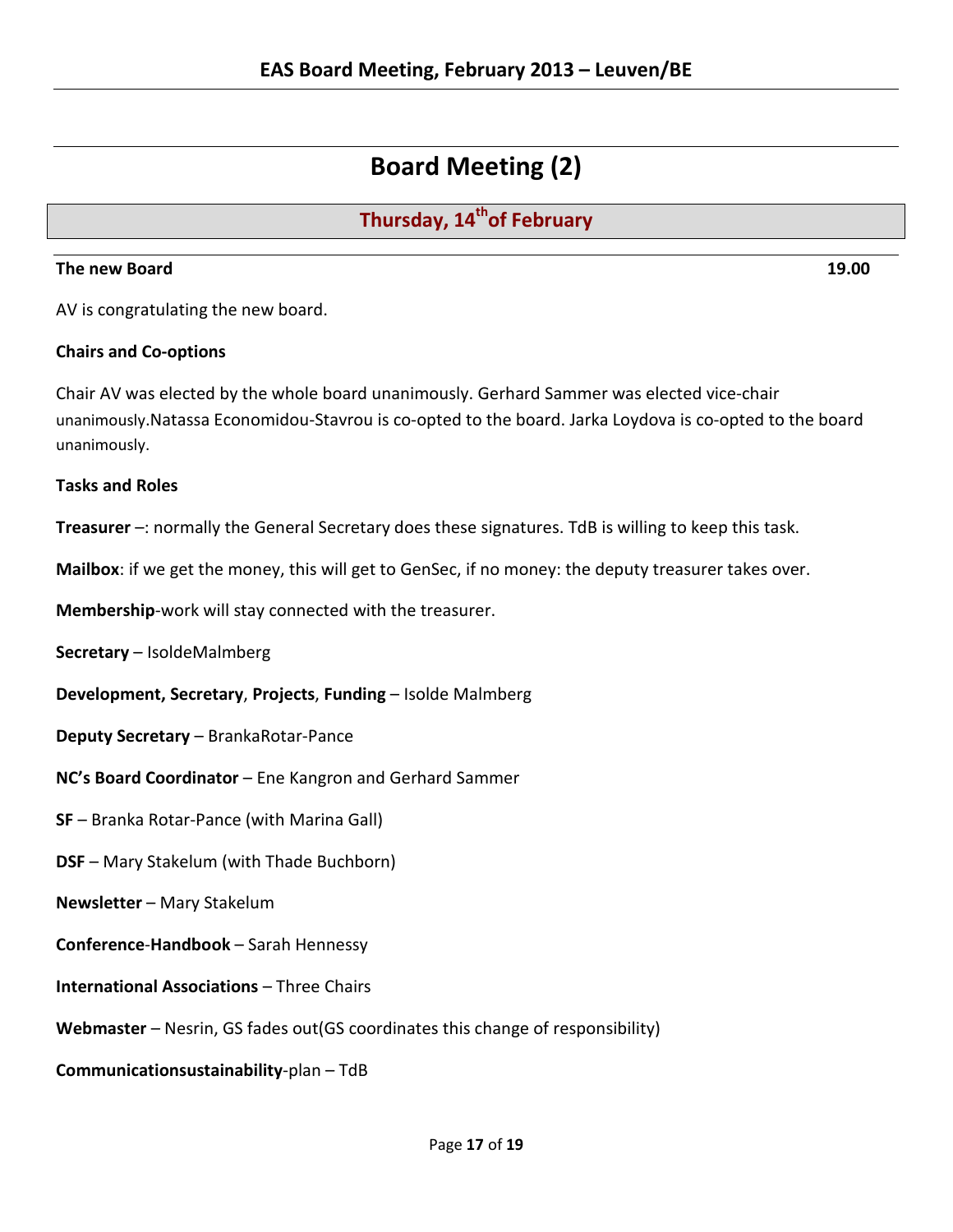**Deputy Treasurer**/E-Mailing [info@eas-music.org–](mailto:info@eas-music.org) Lina van Dooren, might be co-opted. We need to find a Deputy Treasurer, open issue for the moment!!!

**Conference 2014** – Natassa Economidou-Stavrou

**Youthwork** – Jarka Lojdovà, more things to decide in November

# **EAS-Board tasks in a table**

| <b>Name</b>                    | Official duty (we need for the regulations) | further duties                                   |
|--------------------------------|---------------------------------------------|--------------------------------------------------|
| Adri de Vugt                   | Chair                                       | Int. Associations                                |
| <b>Gerhard Sammer</b>          | Vice Chair                                  | NC-Coordinator, Int. Associations                |
| Sarah Hennessy                 | Past Chair                                  | Conference Handbook, Int.<br>Associations        |
| Isolde Malmberg                | Secretary                                   | Funding, Project Space                           |
| Branka Rotar-Pance             | Deputy Secretary                            | SF-coord.                                        |
| <b>Thomas de Baets</b>         | Treasurer                                   | Membership, Communication<br>sustainability plan |
| Mary Stakelum                  |                                             | Newsletter, DSF-coord.                           |
| Ene Kangron                    |                                             | NC-Coordinator                                   |
| Nesrin Kalyoncu                | Webmaster                                   |                                                  |
| Natassa Economidou-<br>Stavrou | Co-opted                                    | Conference 2014                                  |
| Jarka Lojdovà                  | Co-opted                                    | Youth work                                       |

Open: Deputy treasurer!!!

# **Extra volunteers**

| <b>Name</b>    | Duty       |
|----------------|------------|
| Marina Gall    | <b>SF</b>  |
| Thade Buchborn | <b>DSF</b> |